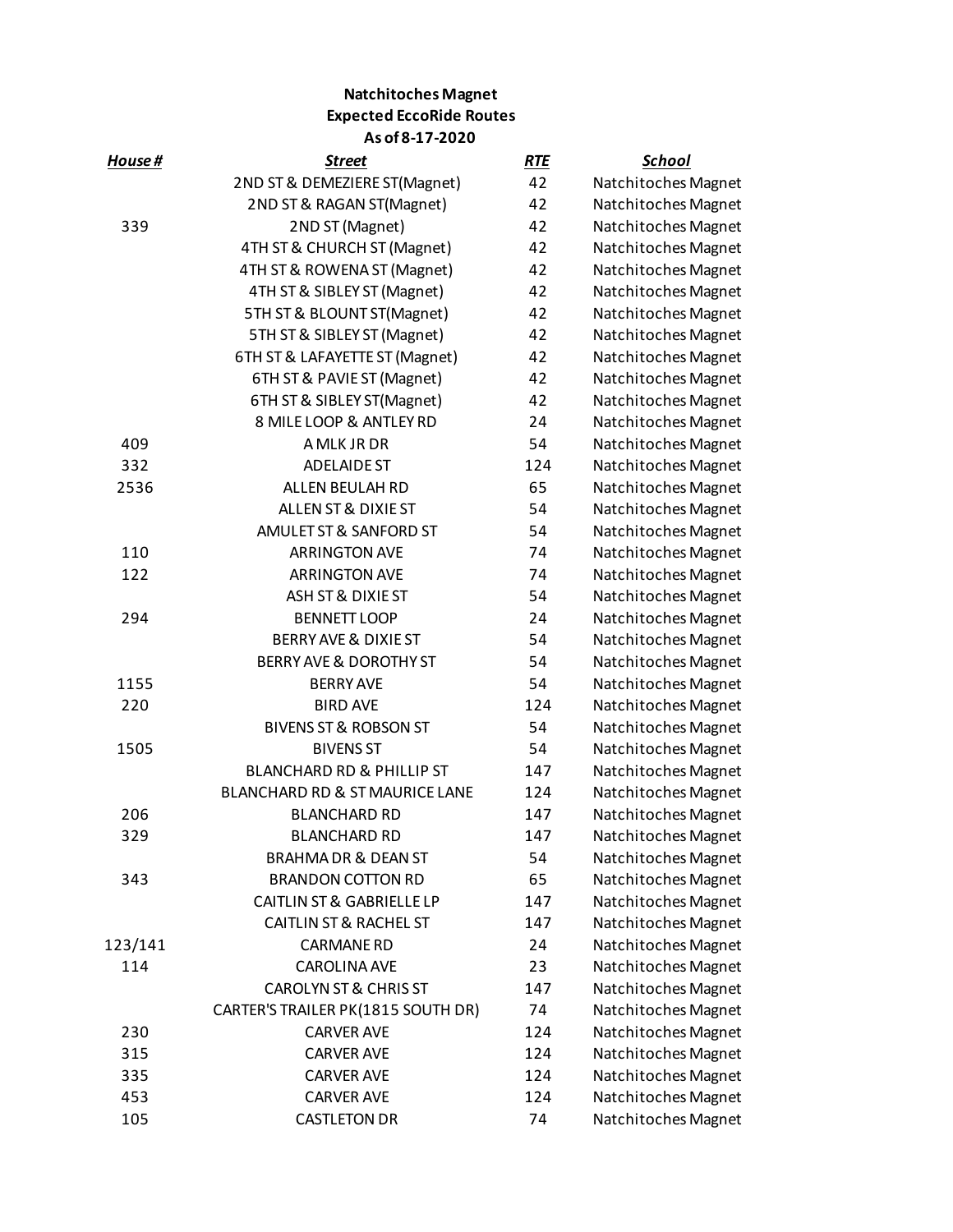| 152     | <b>CEDAR GROVE DR</b>                 | 147 | Natchitoches Magnet |
|---------|---------------------------------------|-----|---------------------|
| 104     | <b>CHERIE LP (Magnet)</b>             | 42  | Natchitoches Magnet |
| 133     | <b>CHEROKEE ST</b>                    | 122 | Natchitoches Magnet |
|         | CHINQUAPIN PL & VILLAGE CT            | 147 | Natchitoches Magnet |
| 120     | <b>CHRISST</b>                        | 147 | Natchitoches Magnet |
|         | <b>CULBERTSON LANE &amp; SHADY LN</b> | 124 | Natchitoches Magnet |
| 139     | <b>CYPRESS AVE (Magnet)</b>           | 42  | Natchitoches Magnet |
| 519     | <b>DAVIS SPRINGS RD</b>               | 37  | Natchitoches Magnet |
|         | <b>DEAN ST &amp; GENTRY DAVIS</b>     | 54  | Natchitoches Magnet |
|         | DES NEGIS ST & EMANUEL ST             | 42  | Natchitoches Magnet |
|         | <b>DOROTHY ST &amp; GRAYSON ST</b>    | 54  | Natchitoches Magnet |
|         | <b>E3RD ST &amp; KEEGAN DR</b>        | 124 | Natchitoches Magnet |
|         | <b>E5TH ST &amp; HENRY AVE</b>        | 124 | Natchitoches Magnet |
|         | E 5TH ST & JEAN MARIE ST              | 124 | Natchitoches Magnet |
|         | E 5TH ST & KEEGAN ST                  | 124 | Natchitoches Magnet |
| 1002    | E 5TH ST                              | 124 | Natchitoches Magnet |
|         | <b>E 6TH ST &amp; SCARBOROUGH AVE</b> | 124 | Natchitoches Magnet |
|         | EAST 5TH ST & SIROD ST                | 124 | Natchitoches Magnet |
| 2416    | EIGHT MILE LOOP                       | 24  | Natchitoches Magnet |
| 444     | EIGHT MILE LOOP                       | 24  | Natchitoches Magnet |
| 118/122 | <b>FLORAST</b>                        | 42  | Natchitoches Magnet |
| 206     | <b>FOREST DR</b>                      | 24  | Natchitoches Magnet |
|         | <b>FOX RUN DR</b>                     | 24  | Natchitoches Magnet |
| 254     | <b>FRANKLIN LN</b>                    | 147 | Natchitoches Magnet |
| 614     | <b>GARLAND RD</b>                     | 122 | Natchitoches Magnet |
| 706     | <b>GARLAND RD</b>                     | 122 | Natchitoches Magnet |
|         | <b>GRACE AVE &amp; DIXIE ST</b>       | 54  | Natchitoches Magnet |
|         | <b>GRACE AVE &amp; DOROTHY ST</b>     | 54  | Natchitoches Magnet |
| 1109    | <b>GRAPPES BLUFF RD</b>               | 37  | Natchitoches Magnet |
|         | <b>GRAYSON ST &amp; DIXIE ST</b>      | 54  | Natchitoches Magnet |
|         | <b>GREYSTONE APARTMENTS</b>           | 74  | Natchitoches Magnet |
| 106     | <b>HAMPTON ST</b>                     | 74  | Natchitoches Magnet |
| 114/123 | <b>HAMPTON ST</b>                     | 74  | Natchitoches Magnet |
| 240     | <b>HAMPTON ST</b>                     | 74  | Natchitoches Magnet |
| 410     | <b>HANCOCK AVE</b>                    | 122 | Natchitoches Magnet |
| 610     | <b>HANCOCK AVE</b>                    | 122 | Natchitoches Magnet |
| 714     | <b>HANCOCK AVE</b>                    | 122 | Natchitoches Magnet |
|         | HARRY DR & SYLVAN DR                  | 74  | Natchitoches Magnet |
| 416/429 | <b>HENRY AVE</b>                      | 124 | Natchitoches Magnet |
|         | HICKS RD & SHORELINE RD               | 24  | Natchitoches Magnet |
|         | <b>HIDDEN HILLS</b>                   | 42  | Natchitoches Magnet |
| 1115    | HIGHLAND PARK DR (Magnet)             | 42  | Natchitoches Magnet |
|         | <b>HOWELL ST &amp; AMULET ST</b>      | 54  | Natchitoches Magnet |
| 1129    | <b>HYMES RD</b>                       | 23  | Natchitoches Magnet |
| 273/276 | <b>INDEPENDENCE ST</b>                | 147 | Natchitoches Magnet |
| 173     | <b>IRA MESSICK RD</b>                 | 37  | Natchitoches Magnet |
| 304     | <b>JACKSON ST</b>                     | 124 | Natchitoches Magnet |
| 308/312 | <b>JACKSON ST</b>                     | 124 | Natchitoches Magnet |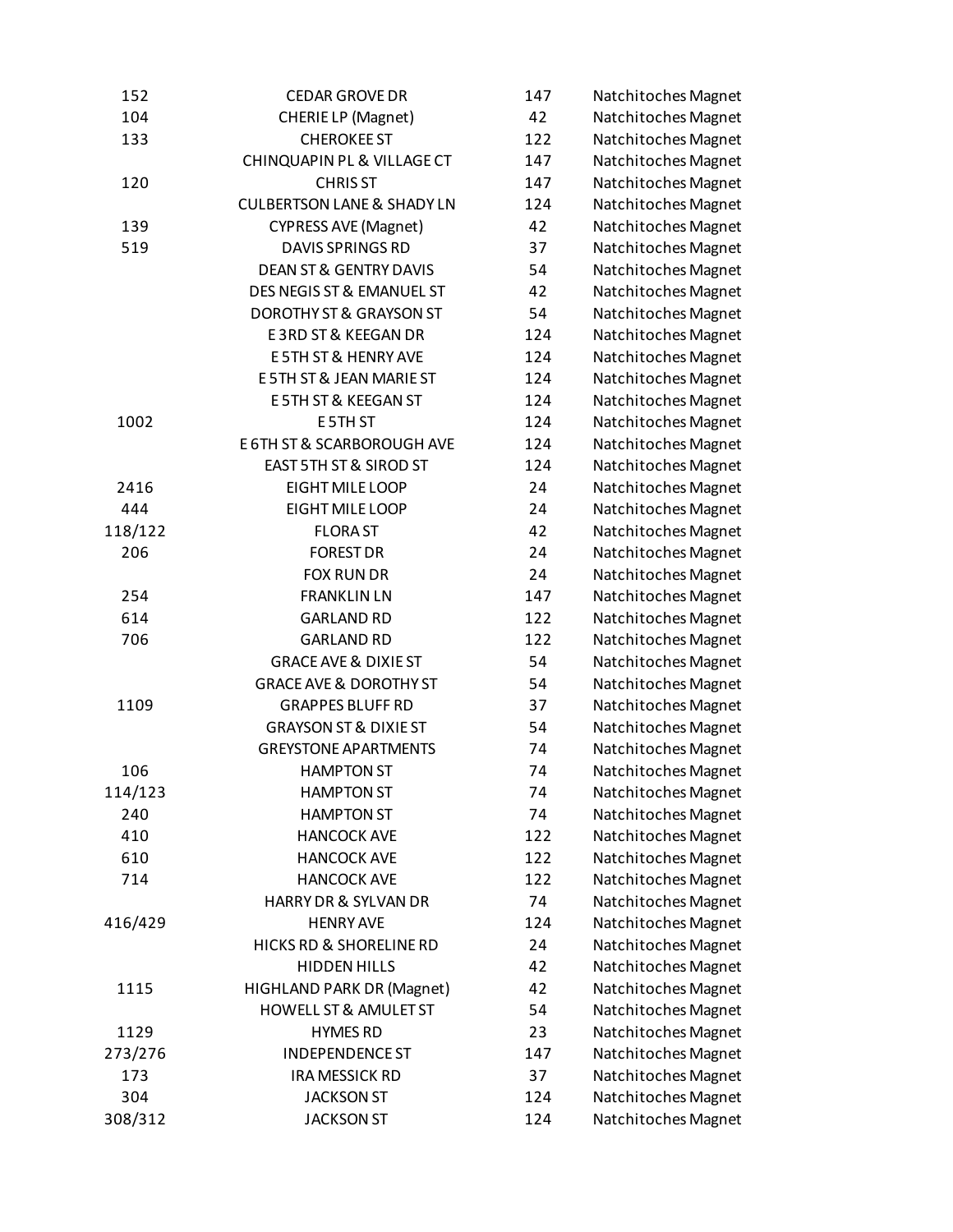|           | JEAN MARIE & E4TH ST           | 124 | Natchitoches Magnet |
|-----------|--------------------------------|-----|---------------------|
| 329       | <b>JEAN MARIE ST</b>           | 124 | Natchitoches Magnet |
| 407       | <b>JOHN BANKS RD</b>           | 65  | Natchitoches Magnet |
| 1652      | JOHNSON CHUTE RD               | 21  | Natchitoches Magnet |
| 1733      | JOHNSON CHUTE RD               | 21  | Natchitoches Magnet |
| 368       | JOHNSON LOOP                   | 165 | Natchitoches Magnet |
| 113       | <b>JULIEN CIRCLE</b>           | 74  | Natchitoches Magnet |
|           | JULY ST & DEAN ST              | 54  | Natchitoches Magnet |
|           | <b>JW THOMAS APARTMENTS</b>    | 54  | Natchitoches Magnet |
| 121       | <b>KAFFIEDR</b>                | 122 | Natchitoches Magnet |
| 1414      | LA 1, POWHATTAN                | 23  | Natchitoches Magnet |
|           | LA3191 & SORGEE RD             | 24  | Natchitoches Magnet |
|           | LA3191 & WELLS RD              | 24  | Natchitoches Magnet |
| 183       | La 3191 (OAK GROVE APARTMENTS) | 24  | Natchitoches Magnet |
| 534       | LA 504                         | 24  | Natchitoches Magnet |
| 8331      | $LA-1$                         | 162 | Natchitoches Magnet |
| 9398      | $La-1$                         | 165 | Natchitoches Magnet |
| 5650      | LA-1(MAYBERRY TRAILER PARK)    | 23  | Natchitoches Magnet |
| 165       | LA-119                         | 165 | Natchitoches Magnet |
| 232       | LA-1222                        | 65  | Natchitoches Magnet |
| 1173      | LA-3163                        | 37  | Natchitoches Magnet |
| 4712/4716 | LA-3278                        | 24  | Natchitoches Magnet |
| 4928      | LA-3278                        | 24  | Natchitoches Magnet |
| 469       | LA-478                         | 162 | Natchitoches Magnet |
| 3704      | LA-484                         | 165 | Natchitoches Magnet |
| 4323      | LA-485                         | 65  | Natchitoches Magnet |
| 3924      | LA-494                         | 165 | Natchitoches Magnet |
| 5793      | LA-494                         | 165 | Natchitoches Magnet |
|           | LA-504 & WILKERSON RD          | 24  | Natchitoches Magnet |
| 701       | LA-504                         | 24  | Natchitoches Magnet |
| 2348      | $LA-6$                         | 42  | Natchitoches Magnet |
| 5843      | $LA-6$                         | 65  | Natchitoches Magnet |
|           | LAFAYETTE ST & MLK JR DR       | 54  | Natchitoches Magnet |
| 119       | <b>LAIRD FLETCHER RD</b>       | 147 | Natchitoches Magnet |
| 173       | <b>LAIRD FLETCHER RD</b>       | 147 | Natchitoches Magnet |
| 279       | <b>LAKE DR</b>                 | 37  | Natchitoches Magnet |
|           | LAKE ST & HOWELL ST            | 54  | Natchitoches Magnet |
|           | LAKE ST & SANFORD ST           | 54  | Natchitoches Magnet |
| 279       | <b>LAYFIELD RD</b>             | 37  | Natchitoches Magnet |
| 242       | <b>LEDET DR</b>                | 124 | Natchitoches Magnet |
| 550       | LIME KILN RD                   | 24  | Natchitoches Magnet |
| 107       | MAGNOLIA AVE                   | 122 | Natchitoches Magnet |
|           | MAGNOLIA CIRCLE & LIVE OAK CIR | 124 | Natchitoches Magnet |
| 145       | <b>MARIE ST</b>                | 147 | Natchitoches Magnet |
| 164       | <b>MARIE ST</b>                | 147 | Natchitoches Magnet |
| 508       | <b>MARION ST</b>               | 122 | Natchitoches Magnet |
| 304       | <b>MARTIN DR</b>               | 147 | Natchitoches Magnet |
| 120       | <b>MAYFIELD ST</b>             | 54  | Natchitoches Magnet |
|           |                                |     |                     |

| 124 | Natchitoches Magnet |
|-----|---------------------|
| 124 | Natchitoches Magnet |
| 65  | Natchitoches Magnet |
| 21  | Natchitoches Magnet |
| 21  | Natchitoches Magnet |
| 165 | Natchitoches Magnet |
| 74  | Natchitoches Magnet |
| 54  | Natchitoches Magnet |
| 54  | Natchitoches Magnet |
| 122 | Natchitoches Magnet |
| 23  | Natchitoches Magnet |
| 24  | Natchitoches Magnet |
| 24  | Natchitoches Magnet |
| 24  | Natchitoches Magnet |
| 24  | Natchitoches Magnet |
| 162 | Natchitoches Magnet |
| 165 | Natchitoches Magnet |
| 23  | Natchitoches Magnet |
| 165 | Natchitoches Magnet |
| 65  | Natchitoches Magnet |
| 37  | Natchitoches Magnet |
| 24  | Natchitoches Magnet |
| 24  |                     |
| 162 | Natchitoches Magnet |
| 165 | Natchitoches Magnet |
|     | Natchitoches Magnet |
| 65  | Natchitoches Magnet |
| 165 | Natchitoches Magnet |
| 165 | Natchitoches Magnet |
| 24  | Natchitoches Magnet |
| 24  | Natchitoches Magnet |
| 42  | Natchitoches Magnet |
| 65  | Natchitoches Magnet |
| 54  | Natchitoches Magnet |
| 147 | Natchitoches Magnet |
| 147 | Natchitoches Magnet |
| 37  | Natchitoches Magnet |
| 54  | Natchitoches Magnet |
| 54  | Natchitoches Magnet |
| 37  | Natchitoches Magnet |
| 124 | Natchitoches Magnet |
| 24  | Natchitoches Magnet |
| 122 | Natchitoches Magnet |
| 124 | Natchitoches Magnet |
| 147 | Natchitoches Magnet |
| 147 | Natchitoches Magnet |
| 122 | Natchitoches Magnet |
| 147 | Natchitoches Magnet |
| 54  | Natchitoches Magnet |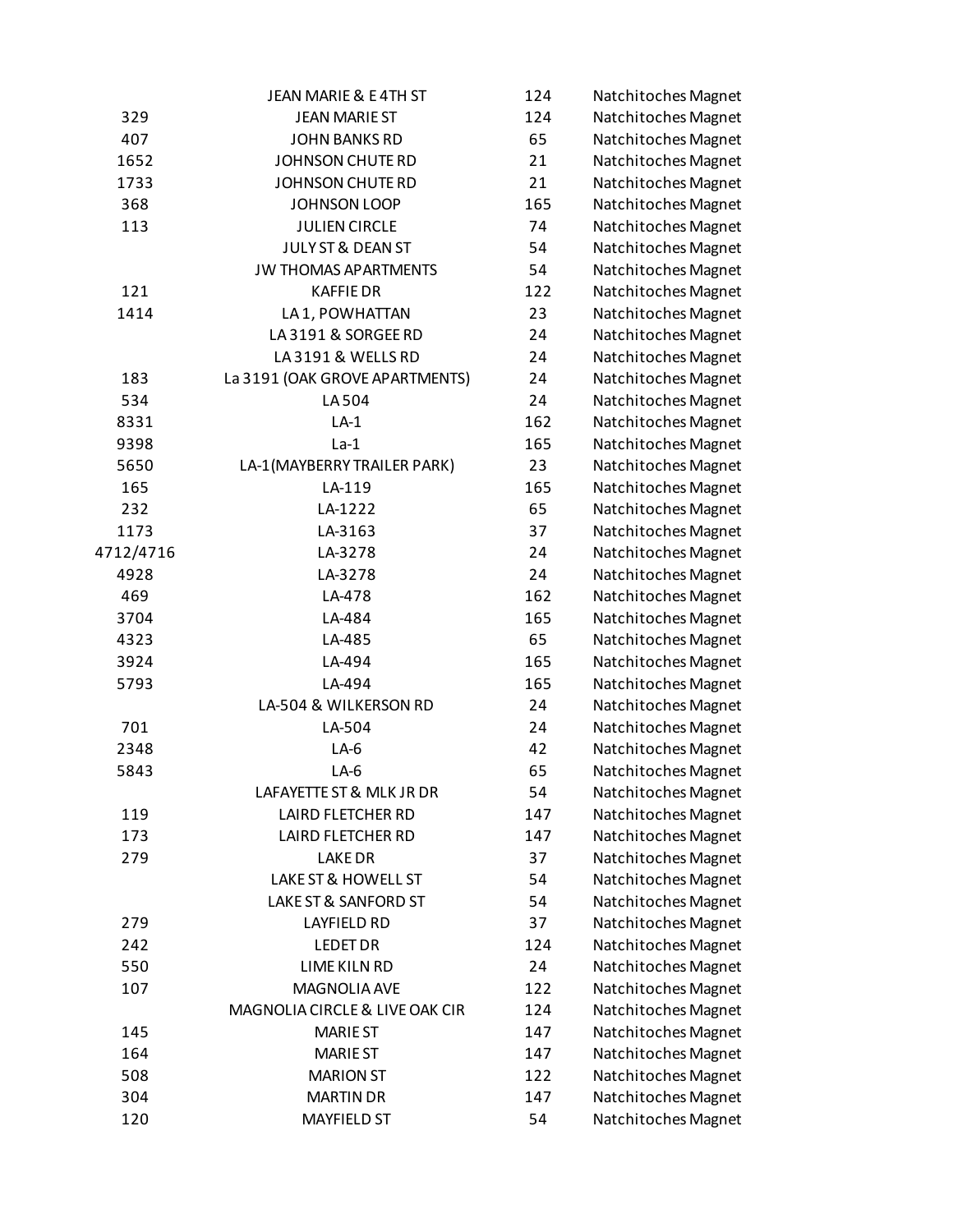|         | MEADOWS DR & WELCH ST         | 54  | Natchitoches Magnet |
|---------|-------------------------------|-----|---------------------|
| 286     | <b>MELLE ST</b>               | 147 | Natchitoches Magnet |
| 506     | <b>MELROSE AVE</b>            | 122 | Natchitoches Magnet |
| 822     | <b>MELROSE AVE</b>            | 122 | Natchitoches Magnet |
| 840/841 | <b>MELROSE AVE</b>            | 122 | Natchitoches Magnet |
| 120     | MILLER FARM RD                | 124 | Natchitoches Magnet |
|         | MLK JR DR & WEST ST           | 54  | Natchitoches Magnet |
| 102/106 | <b>MORGAN LN</b>              | 124 | Natchitoches Magnet |
|         | MOTEL 6                       | 74  | Natchitoches Magnet |
| 100/101 | N MELROSE AVE                 | 122 | Natchitoches Magnet |
| 214     | N MELROSE AVE                 | 122 | Natchitoches Magnet |
|         | NAVARRO CT & EMMANUEL ST      | 42  | Natchitoches Magnet |
| 138     | <b>NORTH ST</b>               | 54  | Natchitoches Magnet |
|         | NORTHERN ST & GOLD ST         | 54  | Natchitoches Magnet |
| 292/298 | OLD LA6 WEST                  | 65  | Natchitoches Magnet |
| 1074    | OLD RIVER RD                  | 162 | Natchitoches Magnet |
| 1505    | OLD RIVER RD                  | 162 | Natchitoches Magnet |
| 806     | OLD RIVER RD                  | 162 | Natchitoches Magnet |
|         | OLD ROBELINE RD & POWELL ST   | 54  | Natchitoches Magnet |
|         | OLD ROBELINE RD & MAYFIELD ST | 54  | Natchitoches Magnet |
| 1107    | OLD ROBELINE RD               | 54  | Natchitoches Magnet |
| 132     | OP MOORE RD                   | 37  | Natchitoches Magnet |
| 722     | <b>OUIDA DR</b>               | 74  | Natchitoches Magnet |
|         | PAN AM                        | 74  | Natchitoches Magnet |
| 181/209 | <b>PASTURE RD</b>             | 37  | Natchitoches Magnet |
| 1410    | <b>PATRICK RD</b>             | 147 | Natchitoches Magnet |
| 291     | <b>PATRICK RD</b>             | 147 | Natchitoches Magnet |
| 124     | PAUL JORDAN RD                | 21  | Natchitoches Magnet |
| 150     | PAUL JORDAN RD                | 21  | Natchitoches Magnet |
| 192     | PAUL JORDAN RD                | 21  | Natchitoches Magnet |
| 215/216 | <b>PAULALN</b>                | 122 | Natchitoches Magnet |
| 1543    | <b>PAYNE AVE</b>              | 124 | Natchitoches Magnet |
| 300     | <b>PEARL ST</b>               | 124 | Natchitoches Magnet |
| 309     | PEARL ST                      | 124 | Natchitoches Magnet |
| 351     | PEGASUS ST                    | 122 | Natchitoches Magnet |
| 325/332 | PEGUSUS ST                    | 122 | Natchitoches Magnet |
|         | PHILLIPS ST & DIXIE ST        | 54  | Natchitoches Magnet |
|         | PINCENORD & WILKERSON RD      | 24  | Natchitoches Magnet |
| 180     | PLANTATION POINT              | 147 | Natchitoches Magnet |
|         | POWHATTAN ALLEY & E4TH ST     | 124 | Natchitoches Magnet |
| 180     | RAGGIO RD                     | 162 | Natchitoches Magnet |
| 194     | <b>RENEE ST</b>               | 147 | Natchitoches Magnet |
| 131     | RIVERVIEW DR                  | 165 | Natchitoches Magnet |
| 471     | RIVERVIEW DR                  | 165 | Natchitoches Magnet |
| 170     | <b>ROBINSON ST</b>            | 165 | Natchitoches Magnet |
| 439     | ROCKFORD CHURCH RD            | 162 | Natchitoches Magnet |
|         | ROWENA ST & N 5TH ST (Magnet) | 42  | Natchitoches Magnet |
|         | ROY DR & BONNETTE ST (Magnet) | 42  | Natchitoches Magnet |
|         |                               |     |                     |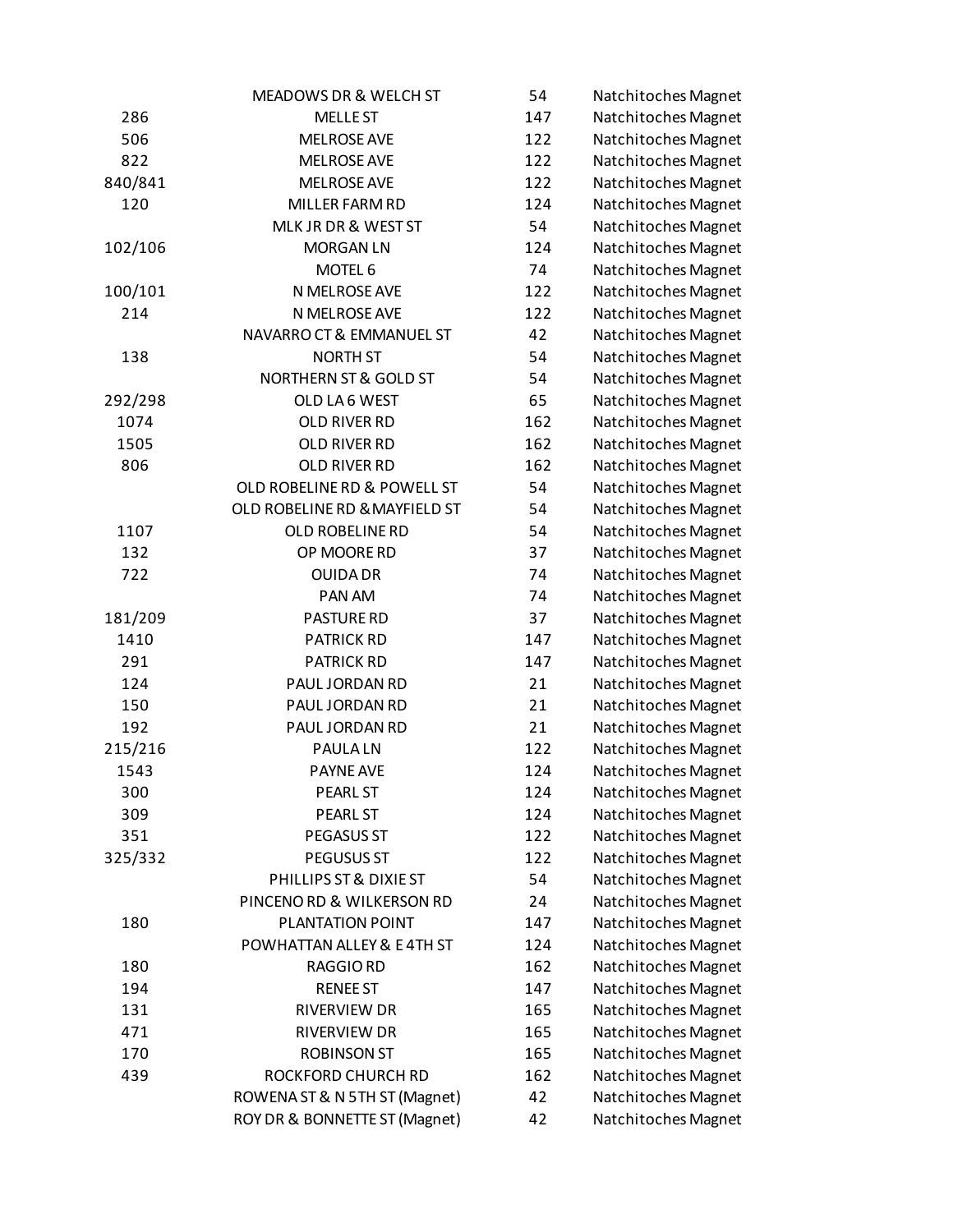| 104            | <b>ROYAL ST</b>                        | 122        | Natchitoches Magnet |
|----------------|----------------------------------------|------------|---------------------|
| 609            | <b>ROYAL ST</b>                        | 122        | Natchitoches Magnet |
| 709            | <b>ROYAL ST</b>                        | 122        | Natchitoches Magnet |
| 728            | <b>ROYAL ST</b>                        | 122        | Natchitoches Magnet |
| 736            | <b>ROYAL ST</b>                        | 122        | Natchitoches Magnet |
| 425            | RUE de GABRIEL                         | 162        | Natchitoches Magnet |
| 100            | S WILLIAMS AVE                         | 122        | Natchitoches Magnet |
|                | <b>SALIM ST &amp; LAFAYETTE ST</b>     | 54         | Natchitoches Magnet |
| 1519           | <b>SALTER ST</b>                       | 124        | Natchitoches Magnet |
| 1531           | <b>SALTER ST</b>                       | 124        | Natchitoches Magnet |
|                | <b>SCARBOROUGH &amp; E3RD ST</b>       | 124        | Natchitoches Magnet |
| 338/344        | <b>SCARBOROUGH AVE</b>                 | 124        | Natchitoches Magnet |
| 509            | <b>SCARBOROUGH AVE</b>                 | 124        | Natchitoches Magnet |
| 127            | <b>SHADY GROVE RD</b>                  | 65         | Natchitoches Magnet |
| 364            | <b>SHADY GROVE RD</b>                  | 65         | Natchitoches Magnet |
| 145            | <b>SISSON LP</b>                       | 21         | Natchitoches Magnet |
| 187            | <b>SMITH GARAGE RD</b>                 | 24         | Natchitoches Magnet |
| 315            | <b>ST CLAIR AVE</b>                    | 124        | Natchitoches Magnet |
| 802            | <b>ST CLAIR AVE</b>                    | 124        | Natchitoches Magnet |
| 225            | <b>ST GERARD AVE</b>                   | 74         | Natchitoches Magnet |
| 417/423        | <b>ST MAURICE LANE</b>                 | 124        | Natchitoches Magnet |
| 520            | <b>TAHOE AVE</b>                       | 122        | Natchitoches Magnet |
| 609            | <b>TAHOE ST</b>                        | 122        | Natchitoches Magnet |
| 201/204        | <b>TAMMYE LANE</b>                     | 122        | Natchitoches Magnet |
| 119            | <b>TEXAS AVE</b>                       | 23         | Natchitoches Magnet |
|                | THOMAS ST & HEDGES ST                  | 54         | Natchitoches Magnet |
|                | UNIVERSITY PKWY & FRANCIS ST           | 24         | Natchitoches Magnet |
| 151            | <b>VIENNA BEND DR</b>                  | 147        | Natchitoches Magnet |
| 265            | <b>VIENNA BEND DR</b>                  | 147        | Natchitoches Magnet |
|                | <b>VIENNA RD &amp; PECAN CT</b>        | 147        | Natchitoches Magnet |
|                | VIENNA ST & DOGWOOD CT                 | 147        | Natchitoches Magnet |
|                | <b>VILLAGE CT &amp; CHINQUAPIN CIR</b> | 147        | Natchitoches Magnet |
| 1209           | VIRGINIA AVE (Magnet)                  | 42         | Natchitoches Magnet |
| 146            | VIRGINIA AVE, POWHATTAN                | 23         | Natchitoches Magnet |
| 1313           | W LAKESHORE DR (Magnet)                | 42         | Natchitoches Magnet |
| 1515           | W COURT DR                             | 42         | Natchitoches Magnet |
| 1330           | <b>WASHINGTON ST</b>                   | 42         | Natchitoches Magnet |
| 1722           | <b>WASHINGTON ST</b>                   | 42         | Natchitoches Magnet |
| 869            | <b>WASHINGTON ST</b>                   | 42         | Natchitoches Magnet |
| 304            | <b>WATSON DR</b>                       | 122        | Natchitoches Magnet |
| 309            | <b>WATSON DR</b>                       | 122        | Natchitoches Magnet |
| 405/407        | <b>WATSON DR</b>                       | 122        | Natchitoches Magnet |
| 602            | <b>WATSON DR</b>                       | 122        | Natchitoches Magnet |
|                |                                        |            |                     |
| 608/610<br>721 | <b>WATSON DR</b><br><b>WATSON DR</b>   | 122<br>122 | Natchitoches Magnet |
|                |                                        |            | Natchitoches Magnet |
| 812/815        | <b>WATSON DR</b>                       | 122        | Natchitoches Magnet |
| 1601           | <b>WEST COURT DR</b>                   | 42         | Natchitoches Magnet |
| 1610           | <b>WEST COURT DR</b>                   | 42         | Natchitoches Magnet |